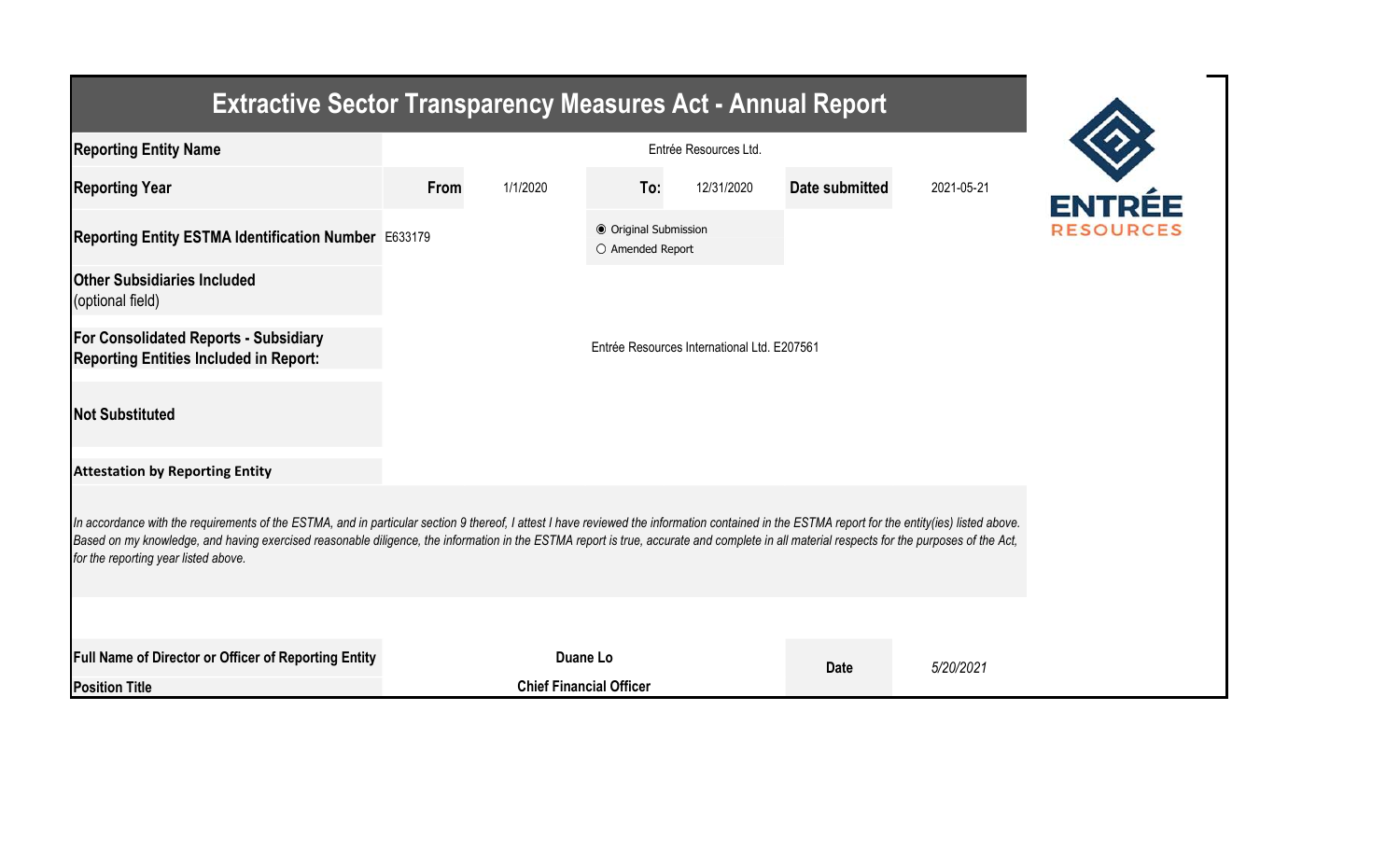| Extractive Sector Transparency Measures Act - Annual Report                                                                                                                      |                                                                                                                                                              |                                                                                 |                                                                                        |            |         |                                |                |                  |                                               |                                      |                     |
|----------------------------------------------------------------------------------------------------------------------------------------------------------------------------------|--------------------------------------------------------------------------------------------------------------------------------------------------------------|---------------------------------------------------------------------------------|----------------------------------------------------------------------------------------|------------|---------|--------------------------------|----------------|------------------|-----------------------------------------------|--------------------------------------|---------------------|
| <b>Reporting Year</b><br><b>Reporting Entity Name</b><br><b>Reporting Entity ESTMA</b><br><b>Identification Number</b><br><b>Subsidiary Reporting Entities (if</b><br>necessary) | From:                                                                                                                                                        | 1/1/2020                                                                        | To:<br>Entrée Resources Ltd.<br>E633179<br>Entrée Resources International Ltd. E207561 | 12/31/2020 |         | Currency of the Report USD     |                |                  |                                               |                                      |                     |
|                                                                                                                                                                                  | <b>Payments by Payee</b>                                                                                                                                     |                                                                                 |                                                                                        |            |         |                                |                |                  |                                               |                                      |                     |
| Country                                                                                                                                                                          | Payee Name <sup>1</sup>                                                                                                                                      | Departments, Agency, etc<br>within Payee that Received<br>Payments <sup>2</sup> | Taxes                                                                                  | Royalties  | Fees    | <b>Production Entitlements</b> | <b>Bonuses</b> | <b>Dividends</b> | Infrastructure<br><b>Improvement Payments</b> | <b>Total Amount paid to</b><br>Payee | Notes <sup>34</sup> |
| Mongolia                                                                                                                                                                         | Government of Mongolia                                                                                                                                       | Mineral Resources Authority of<br>Mongolia                                      |                                                                                        |            | 943,800 |                                |                |                  |                                               | 943,800                              | (1)                 |
|                                                                                                                                                                                  |                                                                                                                                                              |                                                                                 |                                                                                        |            |         |                                |                |                  |                                               |                                      |                     |
|                                                                                                                                                                                  |                                                                                                                                                              |                                                                                 |                                                                                        |            |         |                                |                |                  |                                               |                                      |                     |
|                                                                                                                                                                                  |                                                                                                                                                              |                                                                                 |                                                                                        |            |         |                                |                |                  |                                               |                                      |                     |
|                                                                                                                                                                                  |                                                                                                                                                              |                                                                                 |                                                                                        |            |         |                                |                |                  |                                               |                                      |                     |
|                                                                                                                                                                                  |                                                                                                                                                              |                                                                                 |                                                                                        |            |         |                                |                |                  |                                               |                                      |                     |
|                                                                                                                                                                                  |                                                                                                                                                              |                                                                                 |                                                                                        |            |         |                                |                |                  |                                               |                                      |                     |
|                                                                                                                                                                                  |                                                                                                                                                              |                                                                                 |                                                                                        |            |         |                                |                |                  |                                               |                                      |                     |
|                                                                                                                                                                                  |                                                                                                                                                              |                                                                                 |                                                                                        |            |         |                                |                |                  |                                               |                                      |                     |
|                                                                                                                                                                                  |                                                                                                                                                              |                                                                                 |                                                                                        |            |         |                                |                |                  |                                               |                                      |                     |
|                                                                                                                                                                                  |                                                                                                                                                              |                                                                                 |                                                                                        |            |         |                                |                |                  |                                               |                                      |                     |
|                                                                                                                                                                                  |                                                                                                                                                              |                                                                                 |                                                                                        |            |         |                                |                |                  |                                               |                                      |                     |
|                                                                                                                                                                                  |                                                                                                                                                              |                                                                                 |                                                                                        |            |         |                                |                |                  |                                               |                                      |                     |
|                                                                                                                                                                                  |                                                                                                                                                              |                                                                                 |                                                                                        |            |         |                                |                |                  |                                               |                                      |                     |
|                                                                                                                                                                                  |                                                                                                                                                              |                                                                                 |                                                                                        |            |         |                                |                |                  |                                               |                                      |                     |
| <b>Additional Notes:</b>                                                                                                                                                         | (1) Actual amounts were paid in Mongolian Tughriks currency and translated to US Dollar at the currency rate of 2,853.26:1 (Mongolian Tughriks to US Dollar) |                                                                                 |                                                                                        |            |         |                                |                |                  |                                               |                                      |                     |